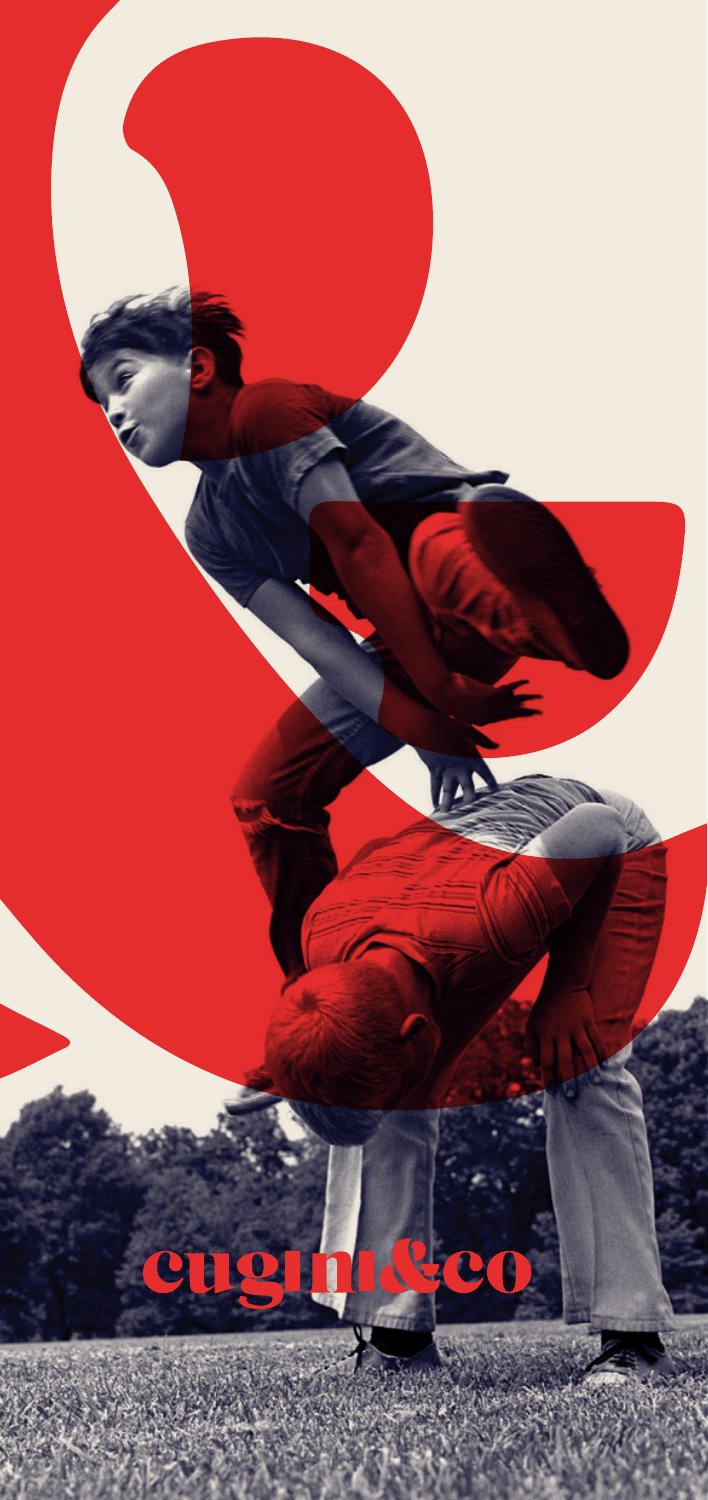## pasta & risotto

| <b>BILLY'S HOMEMADE BEEF LASAGNE</b>                                                                                        | 22 |
|-----------------------------------------------------------------------------------------------------------------------------|----|
| <b>BEEF TORTELLINI BOSCAIOLA</b><br>bacon, mushroom & shallots in a creamy white wine sauce                                 | 22 |
| <b>BEEF TORTELLINI ROSA</b><br>in a rose sauce finished with fresh basil parmesan cheese<br>& melted mozzarella             | 22 |
| <b>SPAGHETTI BOLOGNESE</b><br>slow cooked premium beef mince in a tomato sauce                                              | 22 |
| <b>SPAGHETTI MARINARA*</b><br>medley of mixed fresh seafood in a napolitana sauce                                           | 26 |
| <b>SPAGHETTI GAMBERI*</b><br>tiger prawns, cherry tomatoes, fresh chilli<br>& rocket in a stock base sauce                  | 24 |
| <b>FETTUCCINE MEATBALLS</b><br>homemade pork & veal meatballs in a napolitana<br>sauce with fresh basil & parmesan          | 24 |
| <b>FETTUCCINE RAGU</b><br>slow cooked beef in a rich red wine & napolitana sauce                                            | 24 |
| <b>FETTUCCINE CARBONARA</b><br>bacon, shallots, egg, parmesan in a cream sauce                                              | 22 |
| PENNE PRIMAVERA<br>eggplant, capsicum, mushroom & olives in a napolitana sauce                                              | 24 |
| PENNE ARRABIATA<br>a napolitana sauce with fresh chilli & basil                                                             | 22 |
| <b>PENNE CHICKEN PESTO</b><br>marinated chicken & cherry tomatoes in a basil pesto rose sauce                               | 22 |
| <b>GNOCCHI PRAWNS &amp; AVOCADO</b><br>prawns, avocado in a napolitana sauce with a dash of cream                           | 24 |
| <b>GNOCCHI NAPOLITANA*</b><br>potato gnocchi served with basil in a napolitana sauce                                        | 24 |
| <b>GNOCCHI GORGONZOLA</b><br>potato gnocchi served with a blue vein cheese,<br>parmesan & cream sauce                       | 24 |
| <b>SWEET POTATO GNOCCHI*</b><br>Billy's fresh homemade sweet potato gnocchi<br>served in a parmesan cream sauce with rocket | 24 |
| <b>RISOTTO PRIMAVERA</b><br>eggplant, capsicum, mushroom & olives in a napolitana sauce                                     | 24 |
| <b>RISOTTO MARINARA*</b><br>medley of fresh seafood tossed in a napolitana sauce                                            | 26 |
| <b>CHICKEN RISOTTO</b><br>marinated chicken, mushrooms, shallots & parsley in a cream sauce                                 | 24 |
| Gluten free pasta available - additional +3<br>All non traditional pasta marked with * will incur a \$3 gourmet charge      |    |

# kid's menu

| <b>CHICKEN NUGGETS &amp; CHIPS</b>   | 12 |
|--------------------------------------|----|
| KIDS PIZZA MARGARITA OR HAWAIIAN     | 12 |
| <b>CHICKEN SCHNITZEL &amp; CHIPS</b> | 12 |
| KIDS SPAGHETTI BOLOGNESE             | 12 |
| <b>KIDS PENNE NAPOLITANA</b>         | 12 |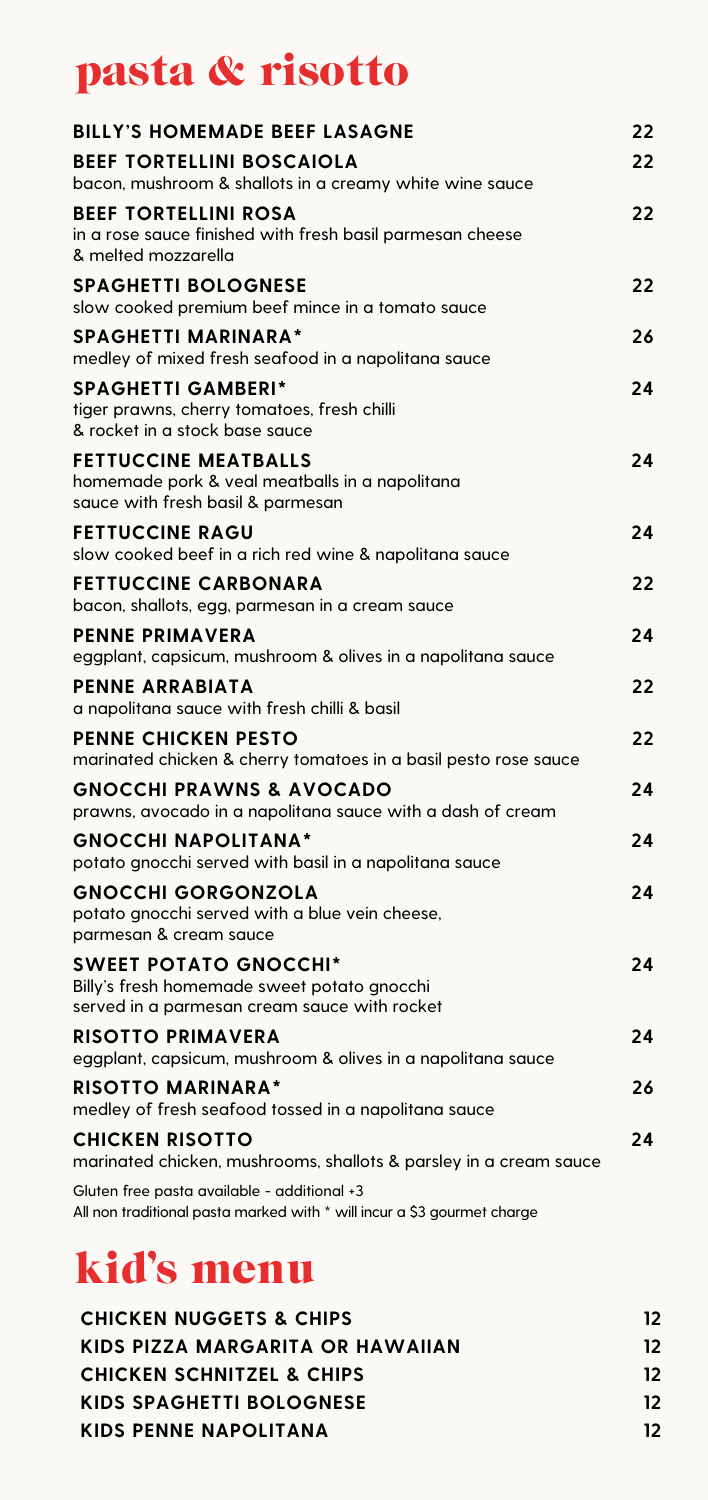### breads & bruschetta

| DIGAUS WIDIUSCHELLA                                                                                                                            |     |
|------------------------------------------------------------------------------------------------------------------------------------------------|-----|
| <b>PLAIN BREAD</b>                                                                                                                             | 3.8 |
| served with olive oil & balsamic vinegar                                                                                                       |     |
| <b>GARLIC BREAD</b>                                                                                                                            | 4.5 |
| <b>TOMATO BRUSCHETTA</b>                                                                                                                       | 7.5 |
| <b>ROASTED CAPSICUM &amp; FETA BRUSCHETTA</b>                                                                                                  | 8.5 |
| TOMATO. PROSCIUTTO &<br><b>SHAVED PARMESAN BRUSCHETTA</b>                                                                                      | 9.5 |
| <b>GARLIC CRUST PIZZA</b>                                                                                                                      | 12  |
| <b>GARLIC &amp; CHEESE PIZZA</b>                                                                                                               | 14  |
| <b>BRUSCHETTA PIZZA</b><br>marinated tomato, basil & spanish onion<br>topped with fresh rocket & balsamic glaze                                | 17  |
| entrées                                                                                                                                        |     |
| <b>CUGINI MEATBALLS</b><br>homemade pork & veal meatballs served with toasted<br>pane di casa & parmesan                                       | 19  |
| <b>CEVAPI</b><br>served with tomato, cucumber, onion & feta<br>salad with smoked capsicum relish                                               | 16  |
| <b>CHAR GRILLED VEGGIE STACK</b><br>grilled halloumi, capsicum, eggplant, zucchini with<br>cherry tomato, avocado & rocket with balsamic glaze | 18  |
| <b>SALT &amp; PEPPER SQUID</b><br>served with house made aioli                                                                                 | 17  |
| <b>CRUMBED CALAMARI</b><br>crumbed calamari rings with house made aioli & lemon                                                                | 17  |
| <b>ARANCINI BALLS</b><br>rice croquettes filled with ricotta, eggplant & semi-dried<br>tomato served with a basil pesto cream sauce            | 16  |
| <b>ARANCINI RAGU</b>                                                                                                                           | 16  |

**ARANCINI RAGU 16** rice croquettes filled with slow cooked beef & mozzarella served with napolitana sauce

**GARLIC PRAWNS 17** tiger prawns, garlic & basil in a napolitana sauce topped with Danish feta served with pane di casa

**POLENTA FRIES 13** cheesy polenta fries lightly fried served with napolitana dipping sauce

| sides                                             |     |
|---------------------------------------------------|-----|
| CHIPS SERVED WITH AIOLI                           | 8   |
| <b>SEASONED POTATO WEDGES</b>                     | 9.5 |
| <b>GARLIC ROAST POTATOES</b>                      |     |
| <b>BROCCOLINI PAN FRIED</b><br>with garlic butter |     |
| <b>SEASONAL VEGETABLES</b>                        |     |
| <b>MASHED POTATO</b>                              |     |
| <b>PEPPERONATA</b>                                |     |
| <b>FRIED OLIVES</b>                               |     |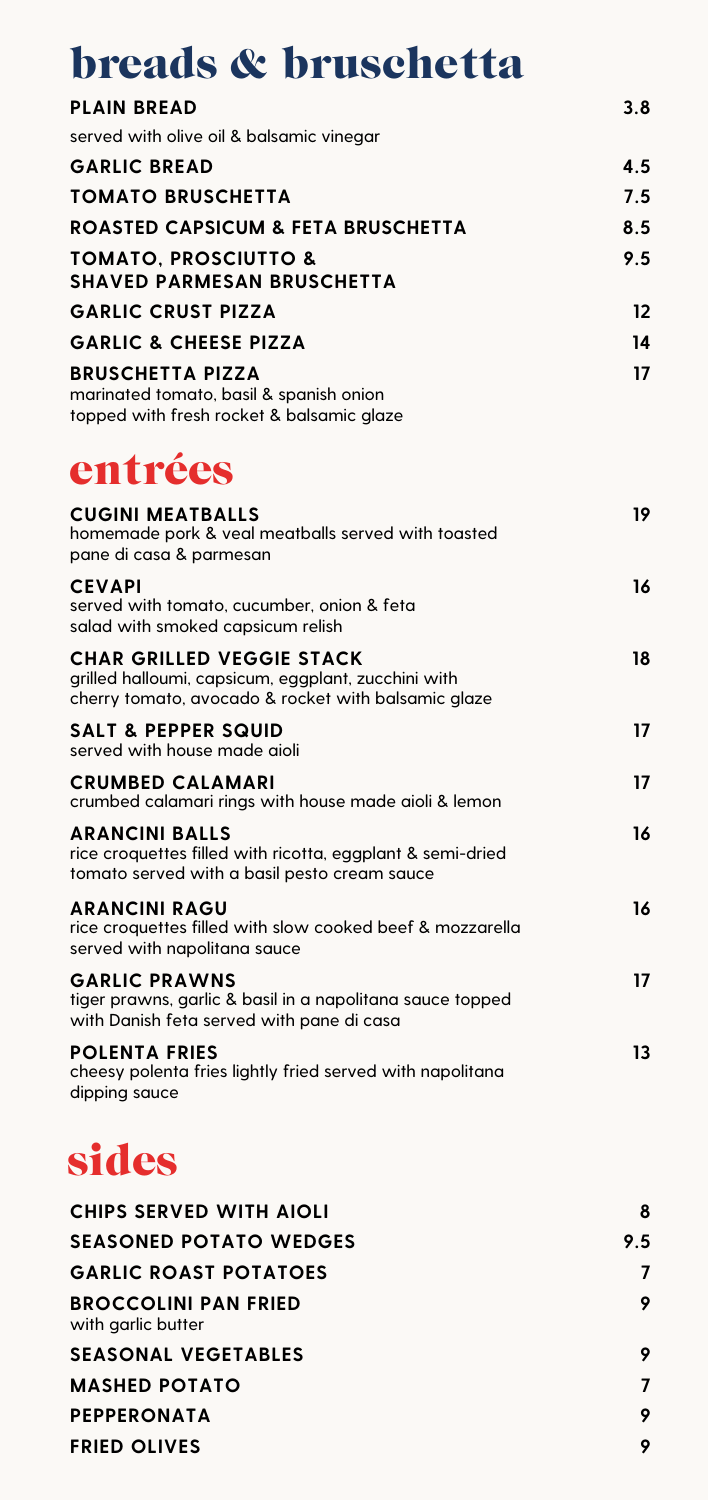## traditional pizzas

| <b>MARGARITA</b><br>mozzarella, bocconcini & fresh basil on a tomato base                                                                                       | 15 |
|-----------------------------------------------------------------------------------------------------------------------------------------------------------------|----|
| <b>SUPREME</b><br>ham, pepperoni, mushroom, pineapple, capsicum,                                                                                                | 20 |
| olives, onions, cabanossi & mozzarella on a tomato base<br><b>HAWAIIAN</b>                                                                                      | 18 |
| shredded ham, pineapple & mozzarella on a tomato base                                                                                                           |    |
| <b>BBQ MEATLOVERS</b><br>shredded ham, pepperoni, bacon, cabanossi & mozzarella<br>on a BBQ base                                                                | 20 |
| <b>BBQ CHICKEN</b><br>chicken, mushroom, onion, capsicum & mozzarella on a BBQ base                                                                             | 20 |
| <b>CAPRICCIOSA</b><br>shredded ham, mushrooms, olives & mozzarella on a tomato base                                                                             | 20 |
| <b>NAPOLITANA</b>                                                                                                                                               | 20 |
| anchovies, olives, bocconcini & mozzarella on a tomato base<br><b>MEXICANA</b><br>pepperoni, jalapeños, capsicum, spanish onion, mozzarella<br>on a tomato base | 20 |
| <b>PEPPERONI</b><br>mild pepperoni with mozzarella on a tomato base                                                                                             | 18 |
| <b>VEGETARIAN</b><br>mushroom, olives, cherry tomatoes, roasted capsicum,<br>spanish onion, mozzarella on a tomato base                                         | 18 |
| mains                                                                                                                                                           |    |
| 250g EYE FILLET STEAK<br>served with pepperonata & broccolini                                                                                                   | 36 |
| 350g RIB EYE<br>served with chips & salad                                                                                                                       | 38 |
| <b>MIXED GRILL PLATTER</b><br>eye fillet steak, chicken skewer & cevapi served<br>with smoked capsicum relish, salad & chips                                    | 44 |
| <b>CHICKEN BOSCAIOLA</b><br>chicken breast topped with bacon, mushrooms & shallots in a<br>creamy white wine sauce served with roasted potatoes & vegetables    | 30 |
| <b>CHICKEN SANTINI</b><br>grilled chicken served in a garlic, peppercorn & seeded mustard<br>cream sauce served with roasted potatoes & vegetables              | 30 |
| <b>CHICKEN SKEWERS</b><br>marinated in olive oil, garlic, mixed herbs, chargrilled<br>& served with salad & chips                                               | 30 |
| <b>CHICKEN SCHNITZEL</b><br>panko & parmesan crumbed chicken schnitzel<br>served with chips, salad & tomato sauce                                               | 28 |
| <b>CHICKEN PARMIGIANA</b><br>chicken schnitzel topped with grilled eggplant, parmesan,<br>bocconcini & mozzarella served with salad & chips                     | 30 |
| <b>CRISPY SKIN BARRAMUNDI</b>                                                                                                                                   | 34 |
| served with mashed potato & avocado salsa<br><b>SEAFOOD HOTPOT</b><br>tiger prawns, calamari, octopus, mussels, barramundi, crab in a                           | 38 |
| napolitana sauce served with fresh basil & pane di casa bread<br><b>SIDE SAUCES</b><br>mushroom & cream, pepper, dianne,                                        | 3  |
| seeded mustard peppercorn garlic cream<br><b>GARLIC CREAM PRAWNS</b>                                                                                            | 6  |
|                                                                                                                                                                 |    |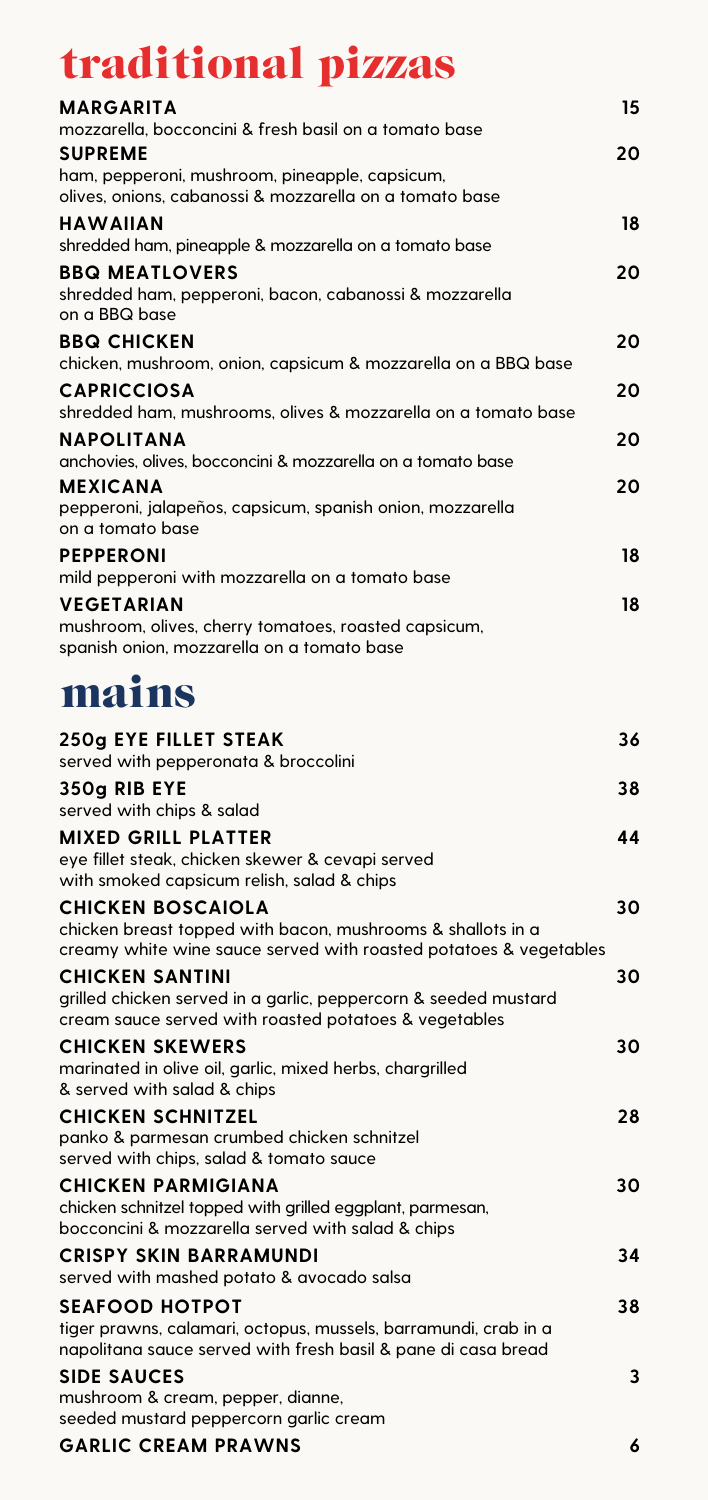Gourn et Pissas

| <b>PERI PERI CHICKEN</b><br>marinated chicken, baby spinach, semi-dried<br>tomatoes, spanish onion & mozzarella on a tomato<br>base finished with house made peri peri sauce | 22 |
|------------------------------------------------------------------------------------------------------------------------------------------------------------------------------|----|
| <b>CHICKEN AVOCADO</b><br>marinated chicken, avocado & semi-dried tomato on a<br>tomato base with mozzarella finished with rocket & aioli                                    | 22 |
| <b>GARLIC PRAWN</b><br>garlic marinated prawns, cherry tomatoes & mozzarella<br>on a tomato base finished with rocket & aioli                                                | 22 |
| <b>MEDITERRANEAN</b><br>mushrooms, basil, grilled eggplant, grilled zucchini,<br>capsicum, olives & mozzarella on a tomato base<br>finished with aioli                       | 22 |
| <b>MELANZANE</b><br>grilled eggplant, semi-dried tomatoes, mushrooms,<br>olives, bocconcini & mozzarella on a tomato base<br>finished with rocket & aioli                    | 22 |
| ITALIAN SAUSAGE<br>Italian sausage pork mince, cherry tomatoes, olives,<br>chilli, mozzarella on a tomato base                                                               | 22 |
| <b>PROSCIUTTO</b><br>tomato base topped with fresh rocket, prosciutto<br>& parmesan cheese                                                                                   | 22 |
| <b>BIG MEAT</b><br>shredded ham, pepperoni, bacon, Italian sausage<br>mince, cabanossi, chicken & mozzarella on a<br>tomato base                                             | 22 |
| <b>MARINARA</b><br>medley of seafood, cherry tomatoes & mozzarella<br>finished with fresh rocket on a tomato base                                                            | 23 |
| <b>CALZONE</b><br>ricotta, shaved ham, mushroom & olives on<br>a tomato base served with rocket salad                                                                        | 28 |
| Gluten free pizza bases available for an additional +3                                                                                                                       |    |

# salads

| <b>GARDEN SALAD</b>                             | 11 |
|-------------------------------------------------|----|
| <b>ROCKET SALAD</b>                             | 13 |
| <b>GREEK SALAD</b>                              | 13 |
| <b>CAESAR SALAD</b><br>add chicken or prawns +5 | 14 |
| <b>CAPRESE SALAD</b>                            | 15 |

No half half pizzas | Prices subject to change without notice | All prices GST inclusive All credit card transactions incur a processing fee of 1.0% to 1.5%